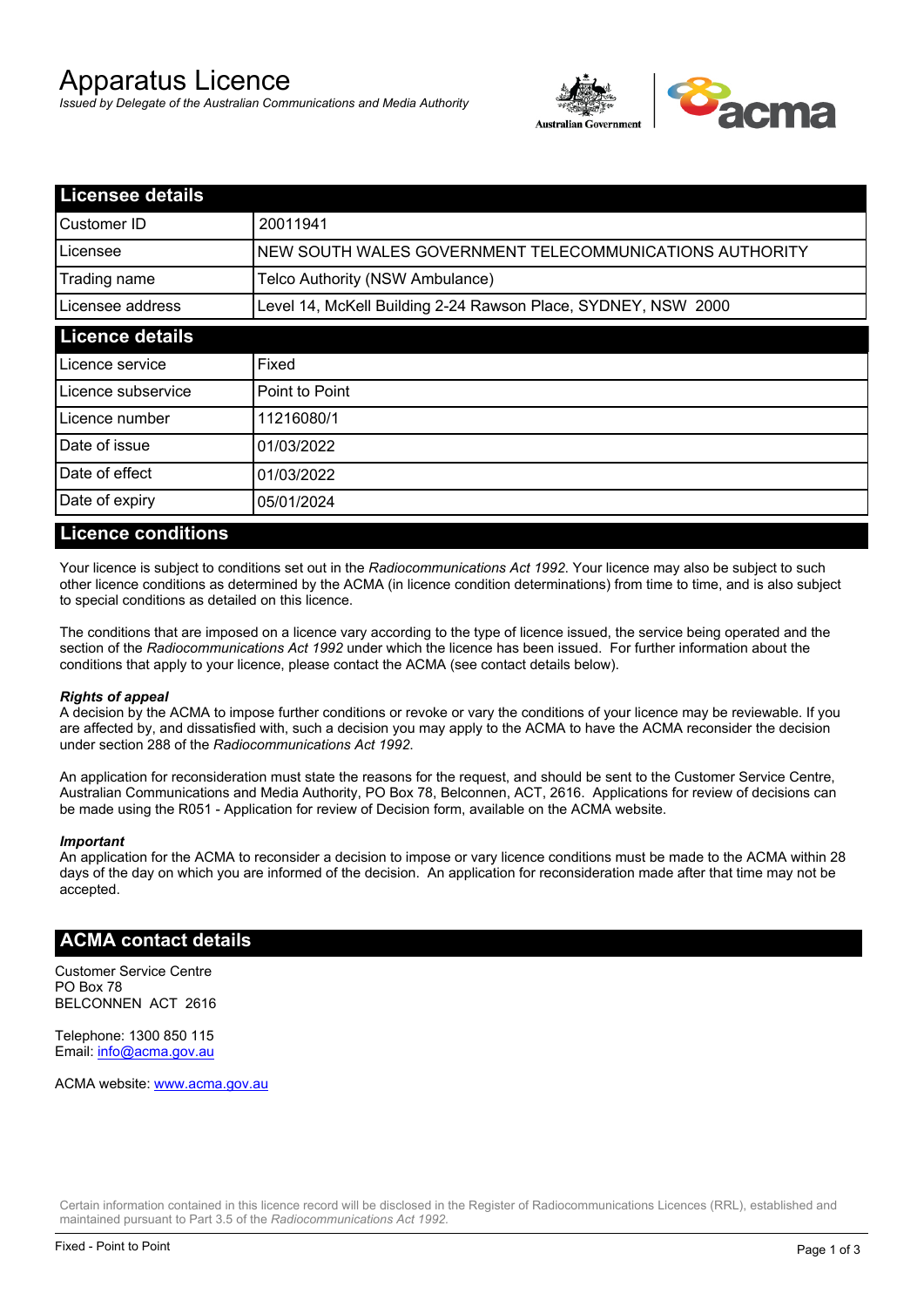# **Advisory Notes applying to licence no.: 11216080/1**

Conditions applicable to the operation of Point to Point station(s) authorised under this licence can be found in the Radiocommunications Licence Conditions (Apparatus Licence) Determination and the Radiocommunications Licence Conditions (Fixed Licence) Determination, the 'fixed licence lcd'. Copies of these determinations are available from the ACMA and from the ACMA home page (www.acma.gov.au).